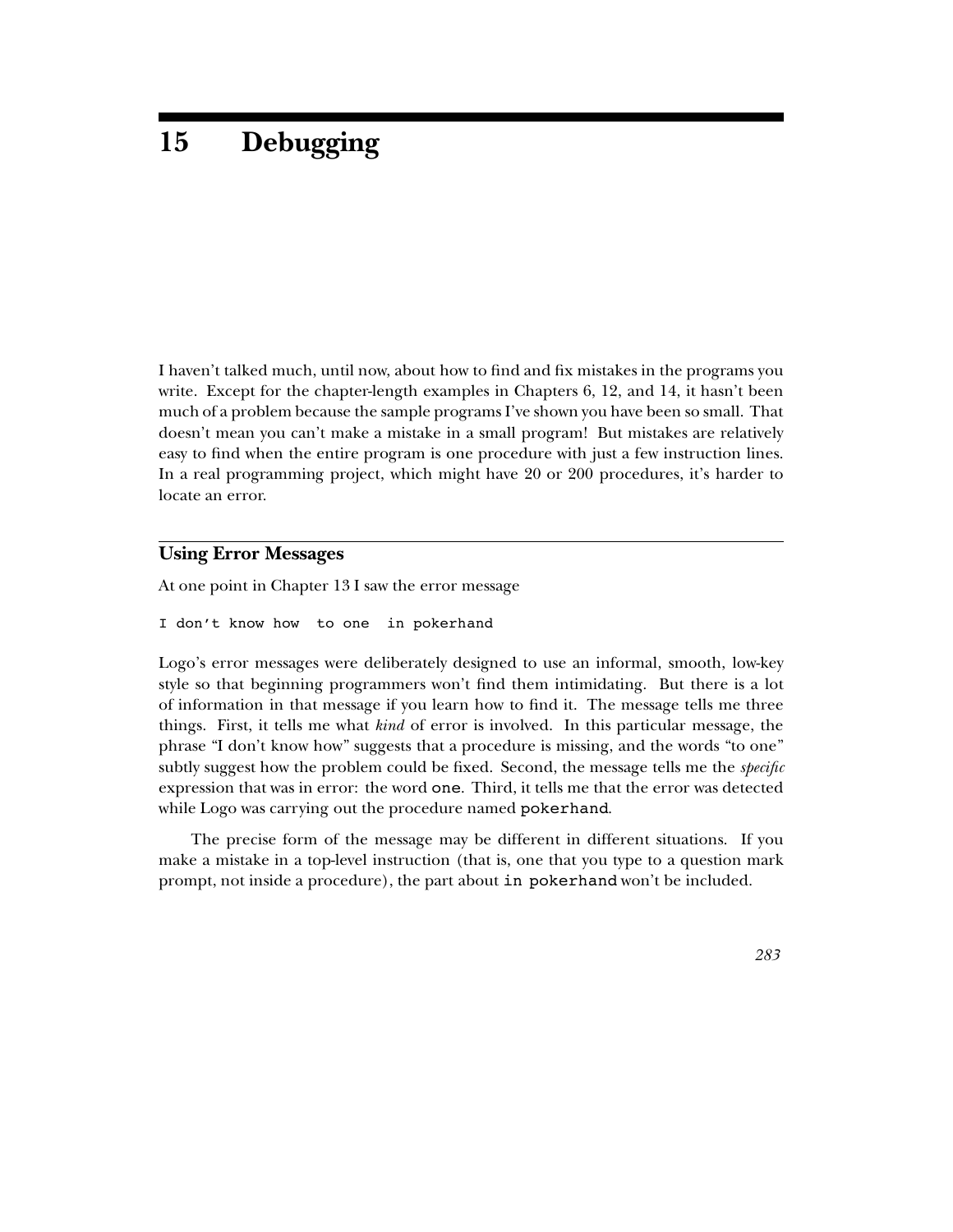One very important thing to remember is that the place where an error is *found* may not be the place where the error really *is*. That's a little vague, so let's think about the I don't know how error. All the Logo interpreter knows is that it has been asked to invoke a procedure that doesn't exist. But there can be several possible reasons for that. The most common reason is that you've just misspelled the name of a procedure. When the message is

I don't know how to forwrad in poly

of forward. In this case the mistake is in poly, just as the message tells you. you can be pretty sure, just from reading the message, that the problem is a misspelling

On the other hand you might get a message like this about a procedure that really should exist. For example, I might have seen

#### I don't know how to straight in pokerhand

But that's not an error; there *should* be such a procedure. One of two things would be If I had been confronted with that message, I might have looked at pokerhand, and indeed I would have found an instruction that invokes a procedure named  $\texttt{straight}.$ wrong: either I'd forgotten to define straight altogether or else I made a spelling mistake in the title line of straight rather than in an instruction line of pokerhand. To find out, I would type the command  ${\tt pots}$  (which, as you recall, stands for Print Out TitleS) and look for a possible misspelling of straight.

For example, Berkeley Logo includes higher order functions such as map that are not primitive in most other Logo dialects. If you write a program that uses map and then try to run it in another version of Logo, you'll get a message saying I don't know how to map. In that case you'd have to write your own version of map or rewrite the program to Another way to get the same error message is to write a program using one version of Logo and then transfer it to another version with somewhat different primitives. avoid using it—for example, by using a recursive operation instead.

particular context in which I did it, in an input to **ifelse**, is a fairly obscure one. But The mistake I actually made in Chapter 13 wasn't a misspelling, a missing definition, or a nonexistent primitive. Instead, I failed to quote a list with square brackets. The here is a common beginner's mistake, especially for people who are accustomed to other programming languages: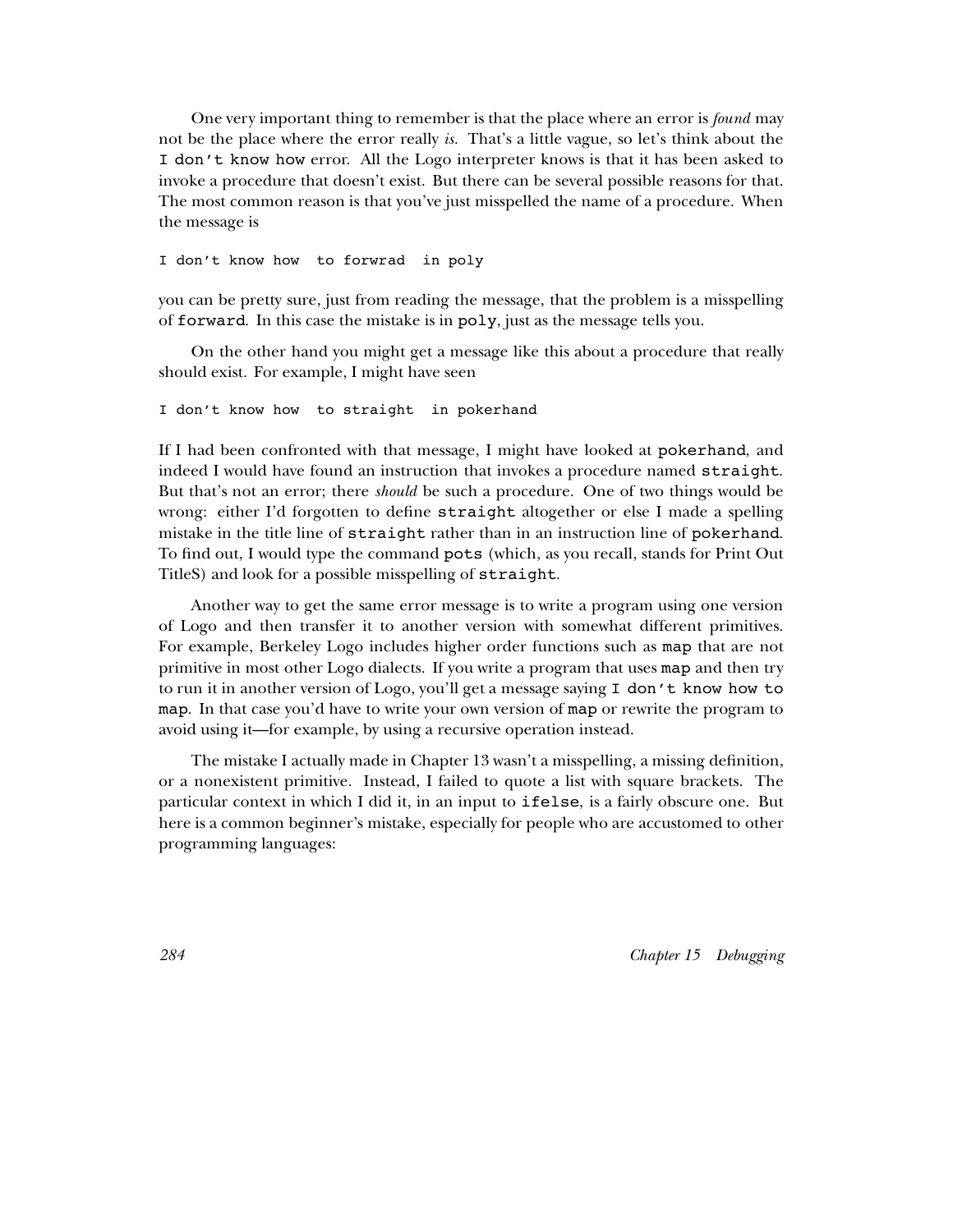```
print "How are you?"
?
How
i don't know how to are
```
The moral of all this is that the error message *does* give you some valuable help in finding your bug, but it *doesn't* tell you the whole story. You have to read the message intelligently.

## **Invalid Data**

I've spent a lot of time on the I don't know how message because it's probably the most common one. Another very common kind of message, which will merit some analysis here, is

```
procedure doesn't like datum as input
```
example, word requires words as inputs, so: In general, this means that you've violated the rules about the kinds of data that some primitive procedure requires as input. (Recall that the type of input is one of the things I've been insisting that you mention as part of the description of a procedure.) For

**print word "hello, [old buddy]** ? word doesn't like [old buddy] as input

as foolish as using a list as an input to **word**. The most common message of this form is There are several special cases, however, that come up more often than something this one:

```
butfirst doesn't like [] as input
```
The offending input to butfirst isn't an explicit empty list but instead is the result of evaluating a variable, usually an input to the procedure you're writing, that's  $\texttt{buffer}$ ted butfirst ; the error is a missing instruction earlier in the procedure. If the input is a This almost invariably means that you've left out the stop rule in a recursive procedure. in the recursive invocation. This is a case where the error isn't really in the instruction that caused the message. Usually there is nothing wrong with the actual invocation of word instead of a list, this message will take the possibly confusing form

butfirst doesn't like as input

*Invalid Data 285*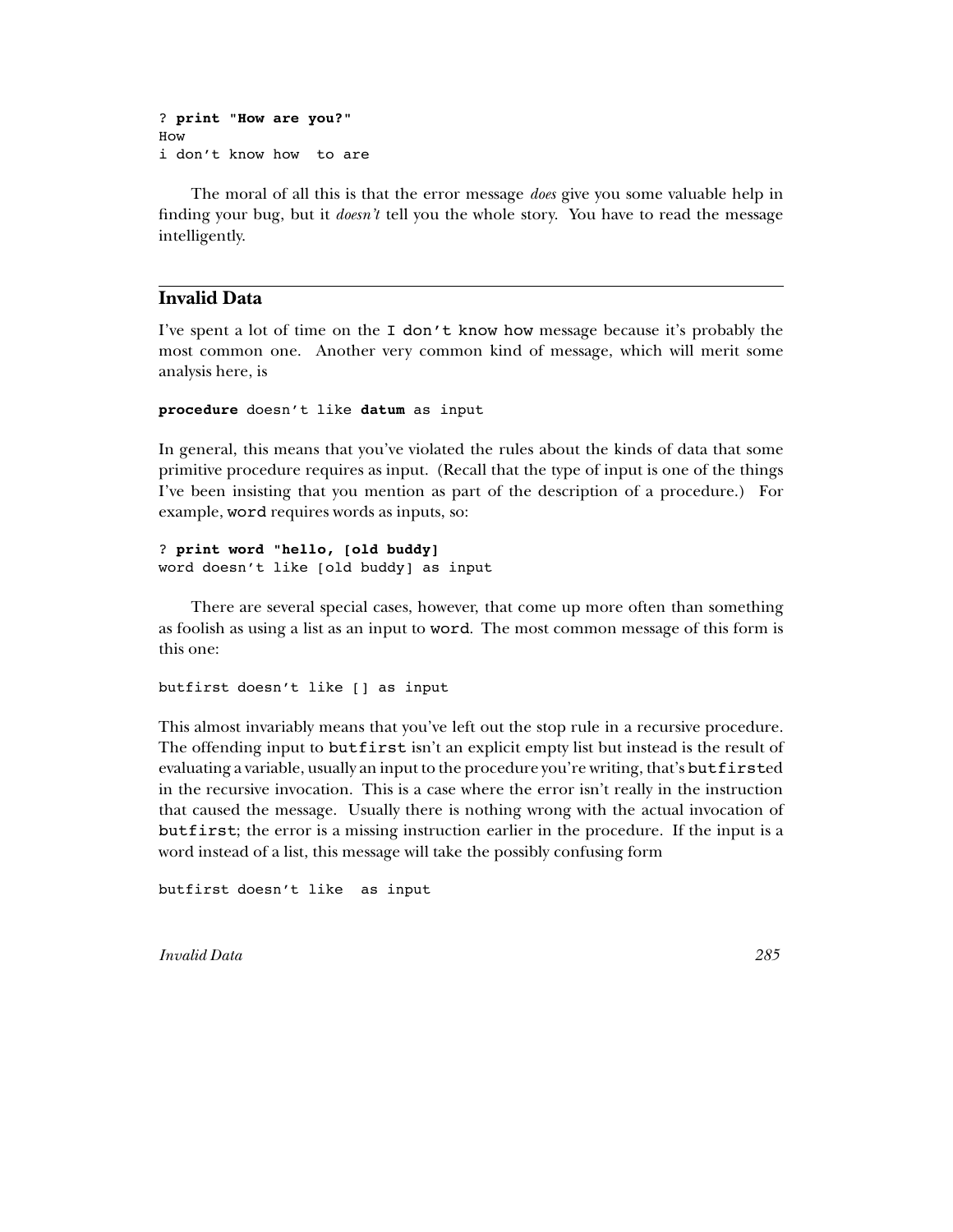That's an invisible empty word between like and as!

I said that this message is almost always caused by a missing stop rule. You have to be careful about the "almost." For example, recall this practical joke procedure from Chapter 1:

```
to process :instruction
test emptyp :instruction
iftrue [type "|? | process readlist stop]
iffalse [print sentence [|I don't know how to|] first :instruction]
end
```
This is not a recursive procedure, and the question of stop rules doesn't arise. But its input might be empty, because the victim enters a blank line. If I hadn't thought of that, and had written

```
to process :instruction
print sentence [|I don't know how to|] first :instruction
end
```
the result would be

first doesn't like [] as input in process

Another case that sometimes comes up in programs that do arithmetic is

/ doesn't like 0 as input

For example, if you write a program that takes the average of a bunch of numbers and you try to use the program with an empty list of numbers as input, you'll end up trying to divide zero by zero. The solution is to insert an instruction that explicitly tests for that possibility.

As always, the procedure that provokes the error message may not actually be the procedure that is in error. Consider this short program:

```
to second :thing
output first butfirst :thing
end
to swap :list
output list (second :list) (first :list)
end
```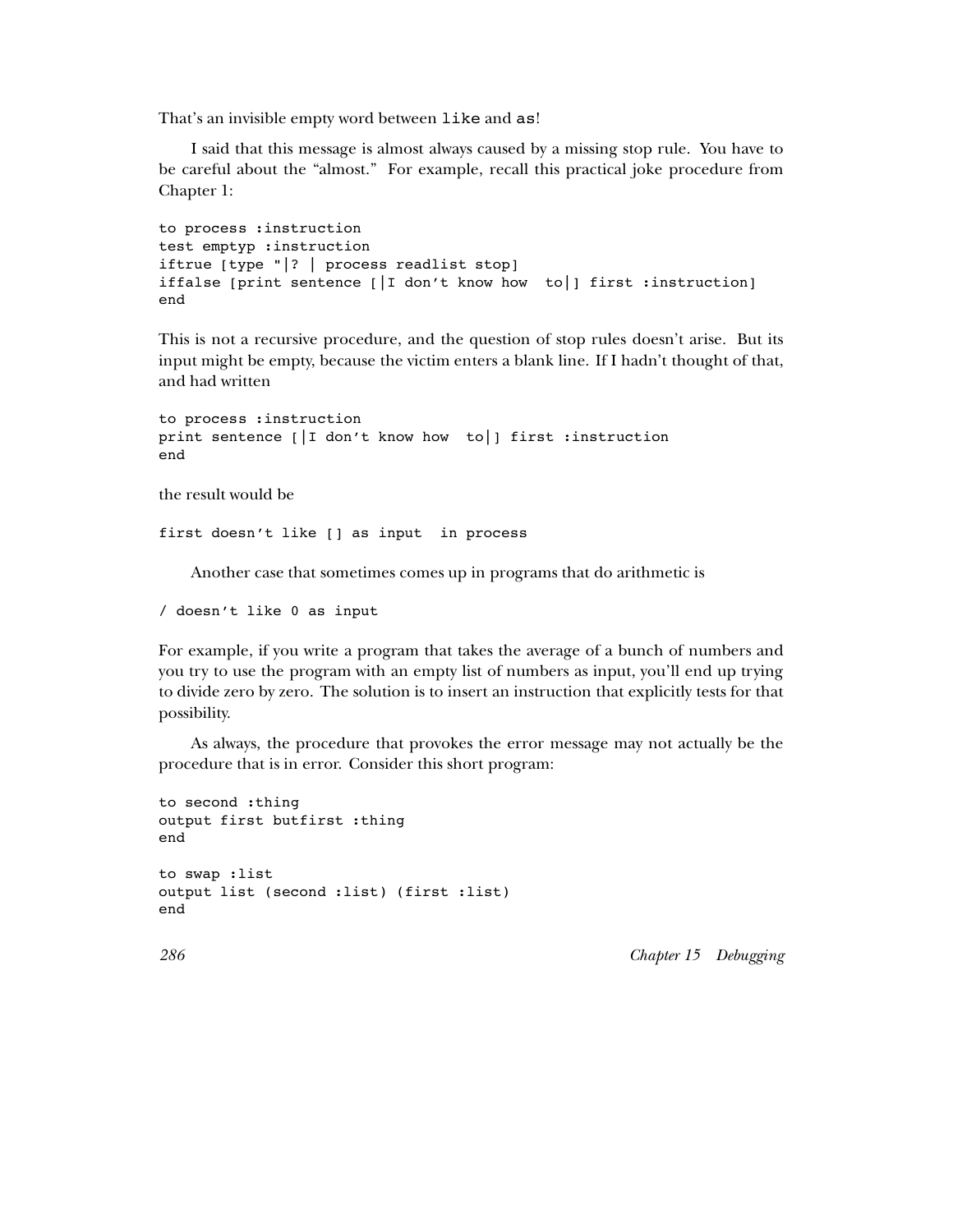```
print swap [watch pocket]
?
print swap [farewell]
?
pocket watch
first doesn't like [] as input in second
[output first butfirst :thing]
```
Although the error was caught during the invocation of  $\mathsf{second}$ , there is nothing wrong with second itself. The error was in the top-level instruction, which provided a bad input to swap. That instruction doesn't even include an explicit reference to second. In this small example it's easy to see what happened. But in a more complicated program it can be hard to find errors like this one.

is *defensive programming*. I could have written the program this way: There are two ways you can protect yourself against this kind of difficulty. The first

```
to swap :list
if emptyp :list [pr [empty input to swap] stop]
if emptyp butfirst :list [pr [singleton input to swap] stop]
output list (second :list) (first :list)
end
```
This version checks for bad inputs and gives a more helpful error message.\* It would also be possible to figure out an appropriate output for these cases and not consider them errors at all:

```
to swap :list
if emptyp :list [output []]
if emptyp butfirst :list [output :list]
output list (second :list) (first :list)
end
```
be using  $\mathbf s$ wap. If you are writing a program in which  $\mathbf s$ wap should always get a particular first defensive version, which will let you know if you make an error in the input to  $\operatorname{\mathsf{swap}}$ . This version manages to produce an output for any input at all. How should you choose between these two defensively written versions? It depends on the context in which you'll kind of list as input, which should always have two members, then you should use the

```
Invalid Data 287
```
<sup>\*</sup> Actually, when you invoke this version of swap with a bad input, you'll see two error messages. The procedure itself will print an error message. Then, since it stops instead of outputting something to its superprocedure, you'll get a didn't output error message from the Logo interpreter.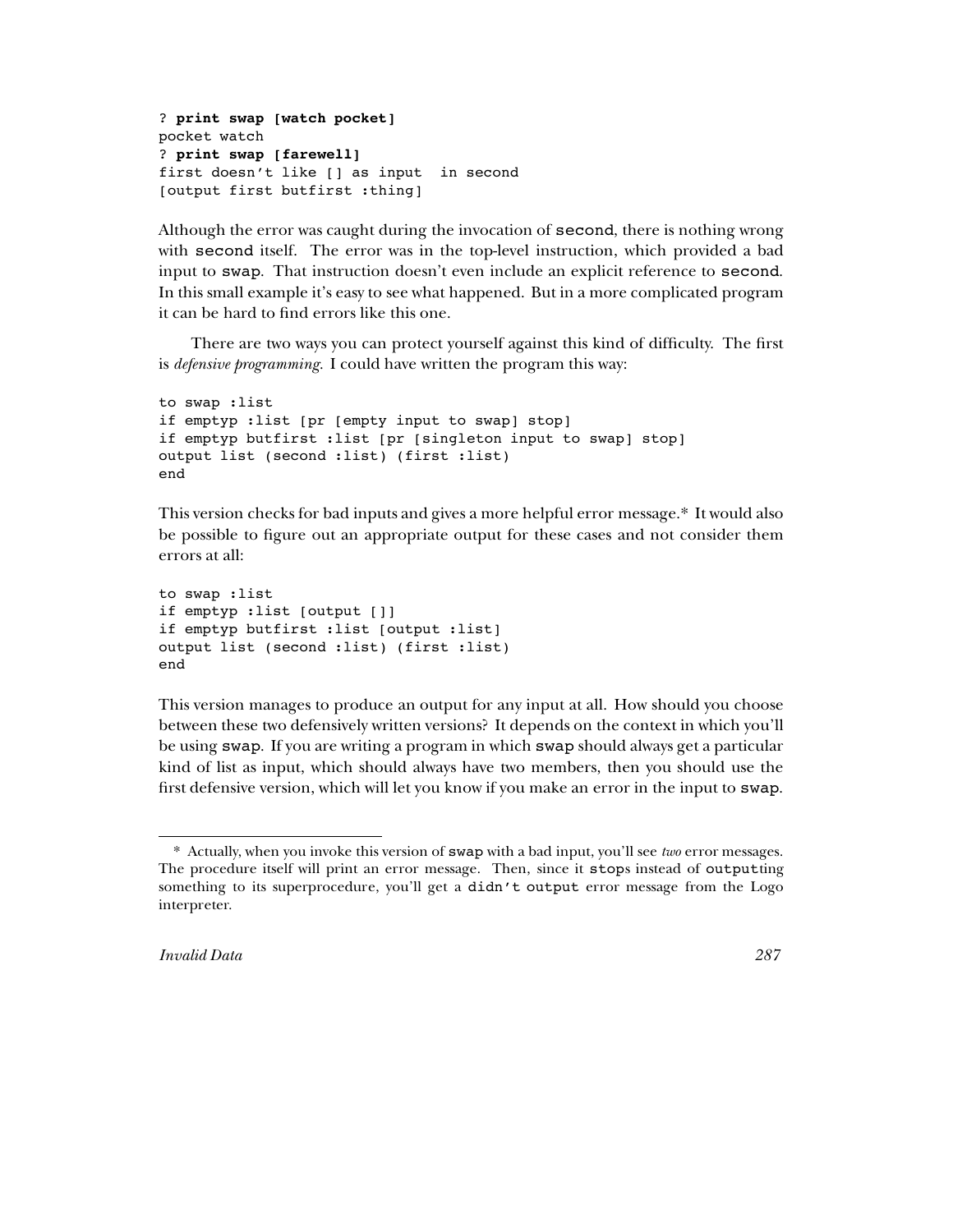But if  ${\tt swap}$  is intended as a general tool, which might be used in a variety of situations, it might be better to accept any input.

second and you have no idea how it was invoked, you can find out by tracing the entry The second protective technique, besides defensive programming, is tracing, the technique we used in Chapter 9. If you get an error message from a utility procedure like into all of your procedures.

Another way to get the **doesn't like** message is to forget the order of inputs to a procedure, either a primitive or one that you've written. For example,  $1$ put is a primitive must be a list. The output from  $1$ pu $\sf{t}$  is a list that contains all the members of the second operation that requires two inputs. The first input can be any datum, but the second input, plus one more member at the end equal to the first input.

```
show lput "c [a b]
?
[a b c]
```
Lput takes its inputs in the same order as  $\tt fput$  , with the new member first and then the old list. But you might get confused and want the inputs to appear left-to-right as they appear in the result:

**show lput [a b] "c** ? lput doesn't like c as input

# **Incorrect Results**

Beginning programmers are often dismayed when they see an error message, but more experienced programmers are relieved. They know that the bugs that cause such messages are the easy ones to find! Much harder are the bugs that allow a program to run to completion but produce the wrong answer. In that kind of situation you don't have the advantage of knowing which procedure tickled the error message, so it's hard to know where to begin looking.

Here's a short program with a couple of bugs in it. Arabic is an operation that takes one input, a word that is a Roman numeral. The output from arabic is the number represented by that Roman numeral in ordinary (Arabic numeral) notation.

to arabic :num output addup map "digit :num end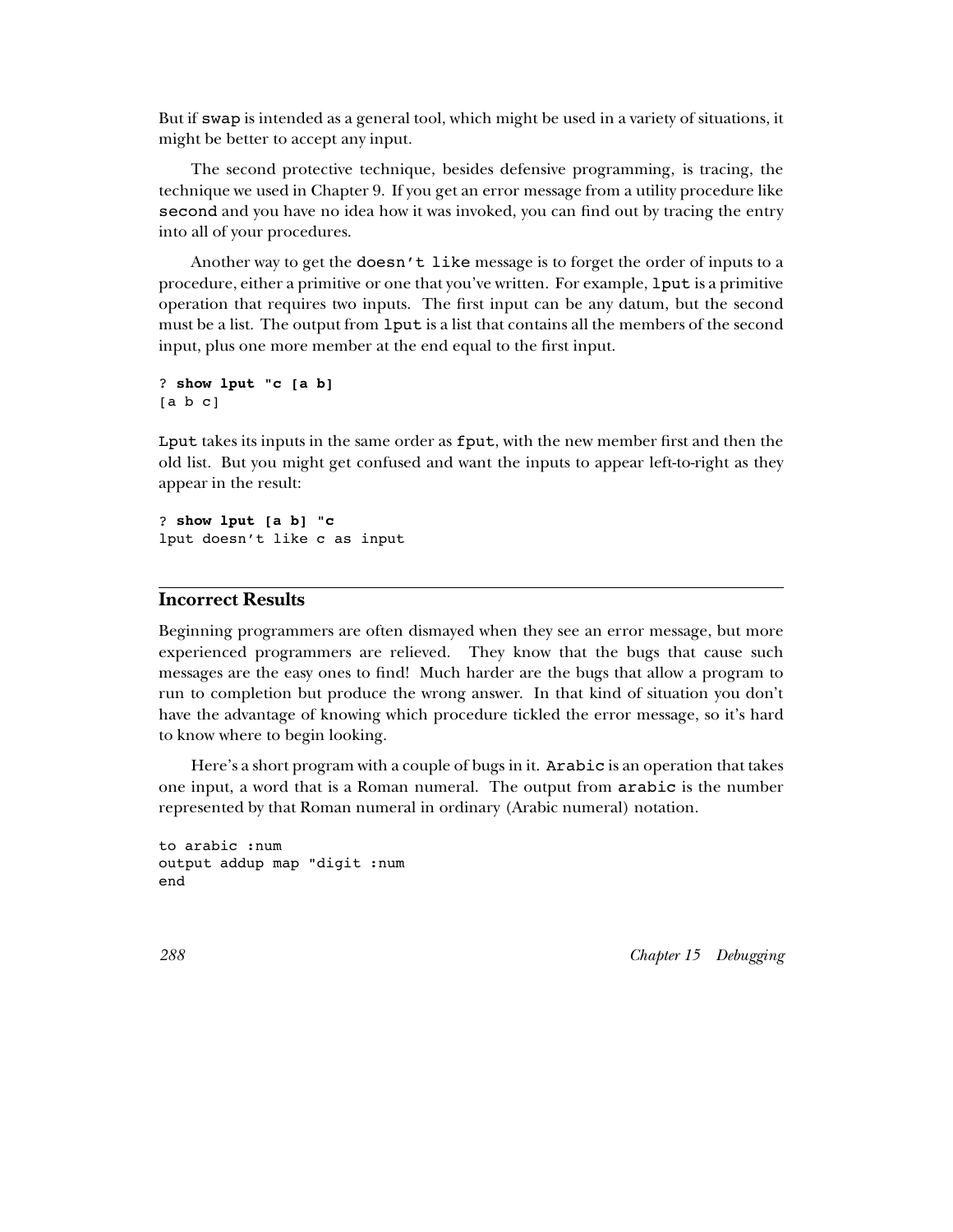```
to digit :digit
output lookup :digit [[I 1] [V 5] [X 10] [L 50] [C 100] [D 500] [M 1000]]
end
to lookup :word :dictionary
if emptyp :dictionary [output "]
if equalp :word first first :dictionary [output last first :dictionary]
output lookup :word bf :dictionary
end
to addup :list
if emptyp :list [output 0]
if emptyp bf :list [output first :list]
if (first :list) < (first bf :list) ~
   [output sum ((first bl :list)-(first :list)) addup bf bf :list]
output sum first :list addup bf :list
end
```
5, and 1 is less than 5, the I is subtracted. The result is  $100 + 50 + 5 - 1$  or 154. Arabic uses two non-primitive subprocedures, dividing its task into two parts. First digit translates each letter of the Roman numeral into the number it represents: C into 100, M into 1000. The result is a list of numbers. Then addup translates that list into a is subtracted from the total. For example, in the Roman numeral  $\tt CLIV$  all the letters are added except for the I, which is to the left of the V. Since I represents  $1$  and V represents single number, adding or subtracting each member as appropriate. The rule is that the numbers are added, except that a smaller number that appears to the left of a larger one

Here's what happened the first time I tried arabic:

#### **print arabic "MLXVI** ? 13

This is a short enough program that you may be able to find the bug just by reading it. But even if you do, let's pretend that you don't, because I want to use this example to talk about some ways of looking for bugs systematically.

The overall structure of the program is that digit is invoked for each letter, and the combined output from all the calls to  $\text{digit}$  is used as the input to addup. The first addup depends on the work of digit, whereas digit doesn't depend on addup, it's probably best to start with digit. So let's try looking at the output from digit directly. step is to try to figure out which of the two is at fault. Which should we try first? Since

*Incorrect Results 289*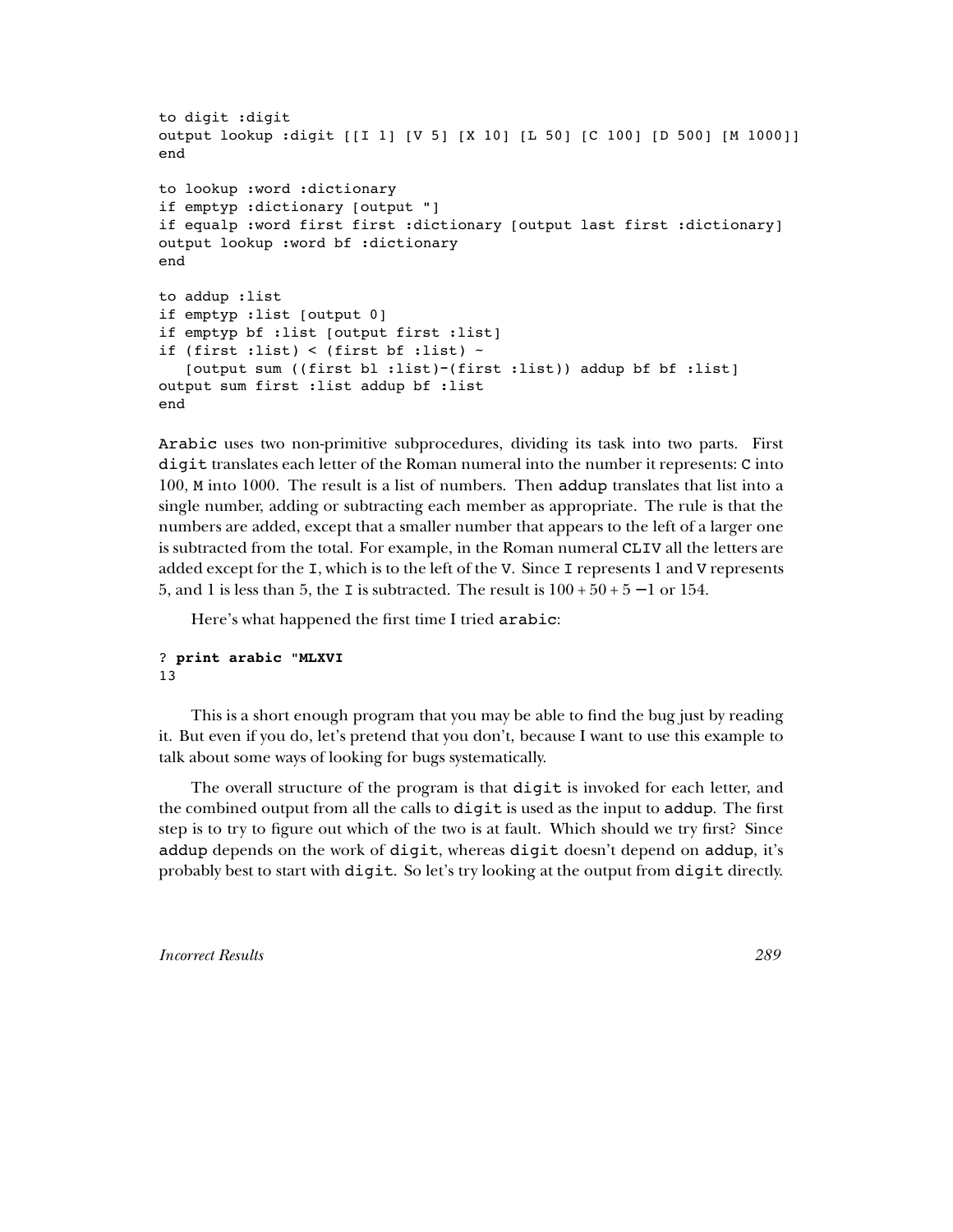```
?
print digit "M
1000
?
print digit "V
5
```
So far so good. Perhaps the problem is in the way map is used to combine the results from digit:

? **show map "digit "MLXVI** 1000501051

input to map is a word, its output will be a word also. As soon as I see this, the solution is apparent to me: I should use  $map$ . se instead of map. Aha! I wanted a list of numbers, one for each Roman digit, but instead I got all the numbers combined into one long word. I had momentarily forgotten that if the second

```
?
show map.se "digit "MLXVI
[1000 50 10 5 1]
to arabic :num
output addup map.se "digit :num
end
?
print arabic "MLXVI
1066
```
This time I got the answer I expected. On to more test cases:

```
?
print arabic "III
3
?
print arabic "XVII
17
?
print arabic "CLV
155
?
print arabic "CLIV
150
?
```
Another error! The result was 150 instead of the correct 154. Since the other three examples are correct, the program is not completely at sea; it's a good guess that the bug has to do with the case of subtracting instead of adding. Trying a few more examples will help confirm that guess.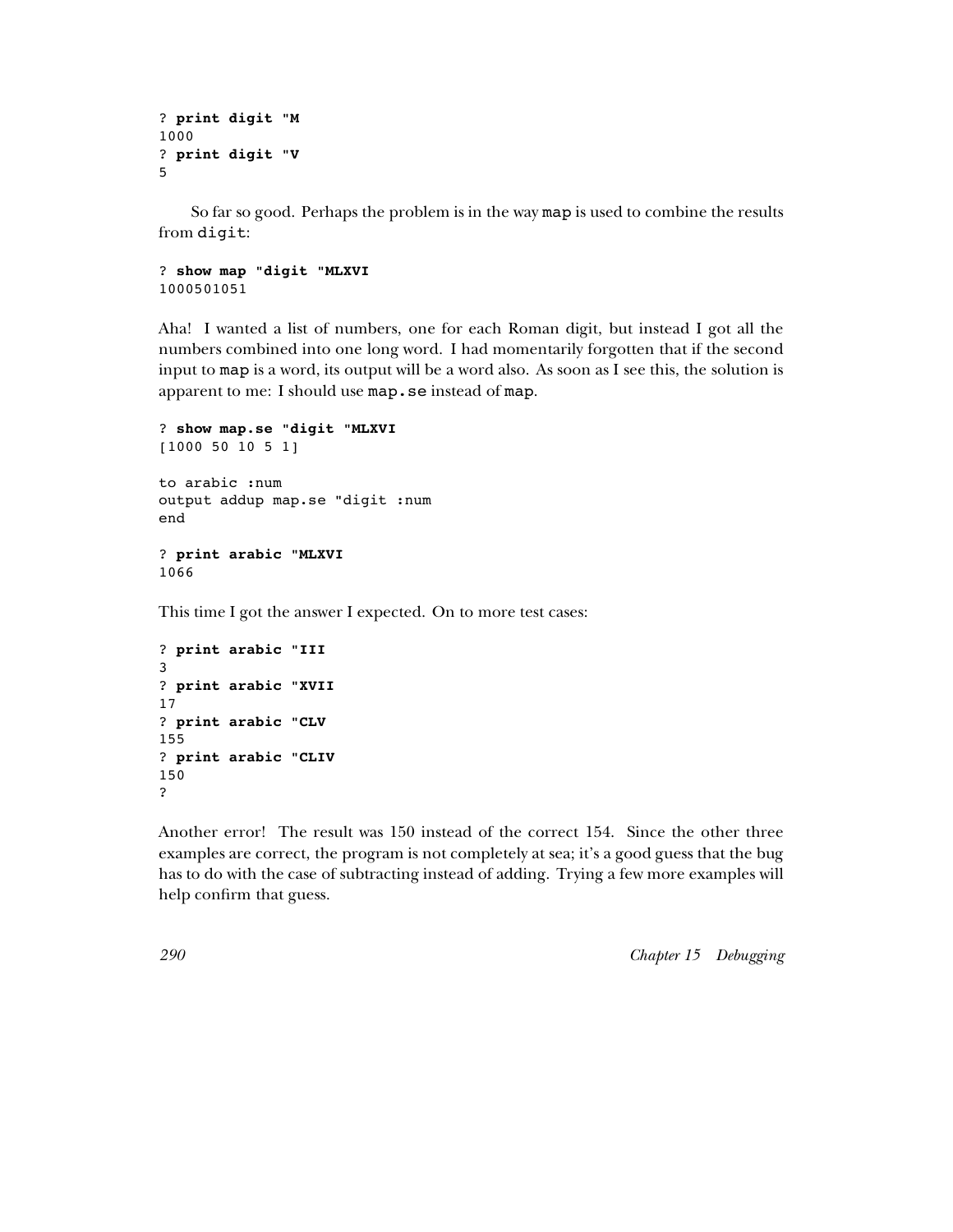```
?
print arabic "IV
\Omega?
print arabic "MCM
1000
?
print arabic "MCMLXXXIV
1080
?
print arabic "MDCCLXXVI
1776
?
```
seem to work. If you look carefully at exactly *how* the program fails, you may notice numeral MCMLXXXIV, which represents 1984, the CM and the IV don't contribute to the Indeed, numbers that involve subtraction seem to fail, while ones that are purely additive that the letter that should be subtracted and the one after it are just ignored. So in the program's result.

understand the *behavior* of each procedure before I look inside any of them. For a simple Once again, we must find out whether the bug is in digit or in addup, and it makes definitions of digit and addup, you'll see that digit handles each digit in isolation, whereas addup is the one that looks at two consecutive digits to decide whether or not sense to start by checking the one that's called first. (If you read the instructions in the to subtract. But at first I'm not reading the instructions at all; I'm trying to be sure that I problem like this one, the approach I'm using is more ponderous than necessary. But it would pay off for a larger program with more subtle bugs.)

```
?
show map.se "digit "VII
[5 1 1]
?
show map.se "digit "MDCCLXXVI
[1000 500 100 100 50 10 10 5 1]
```
concentrate on the cases that fail? Because I want to see what the *correct* output from mapping digit over the Roman numeral is supposed to look like. It turns out to be a I've started with Roman numerals for which the overall program works. Why not just list of numbers, one for each letter in the Roman numeral.

mentally. If I've planned the program properly in the first place, I should *know* what You may wonder why I need to investigate the correct behavior of digit experiwhat digit is supposed to do. it's supposed to do. There are several reasons why I might feel a need for this sort of experiment. Perhaps it's someone else's program I'm debugging, and I don't know what the plan was. Perhaps it's a program I wrote a long time ago and I've forgotten. Finally, since there is a bug after all, perhaps my understanding is faulty even if I do think I know

*Incorrect Results 291*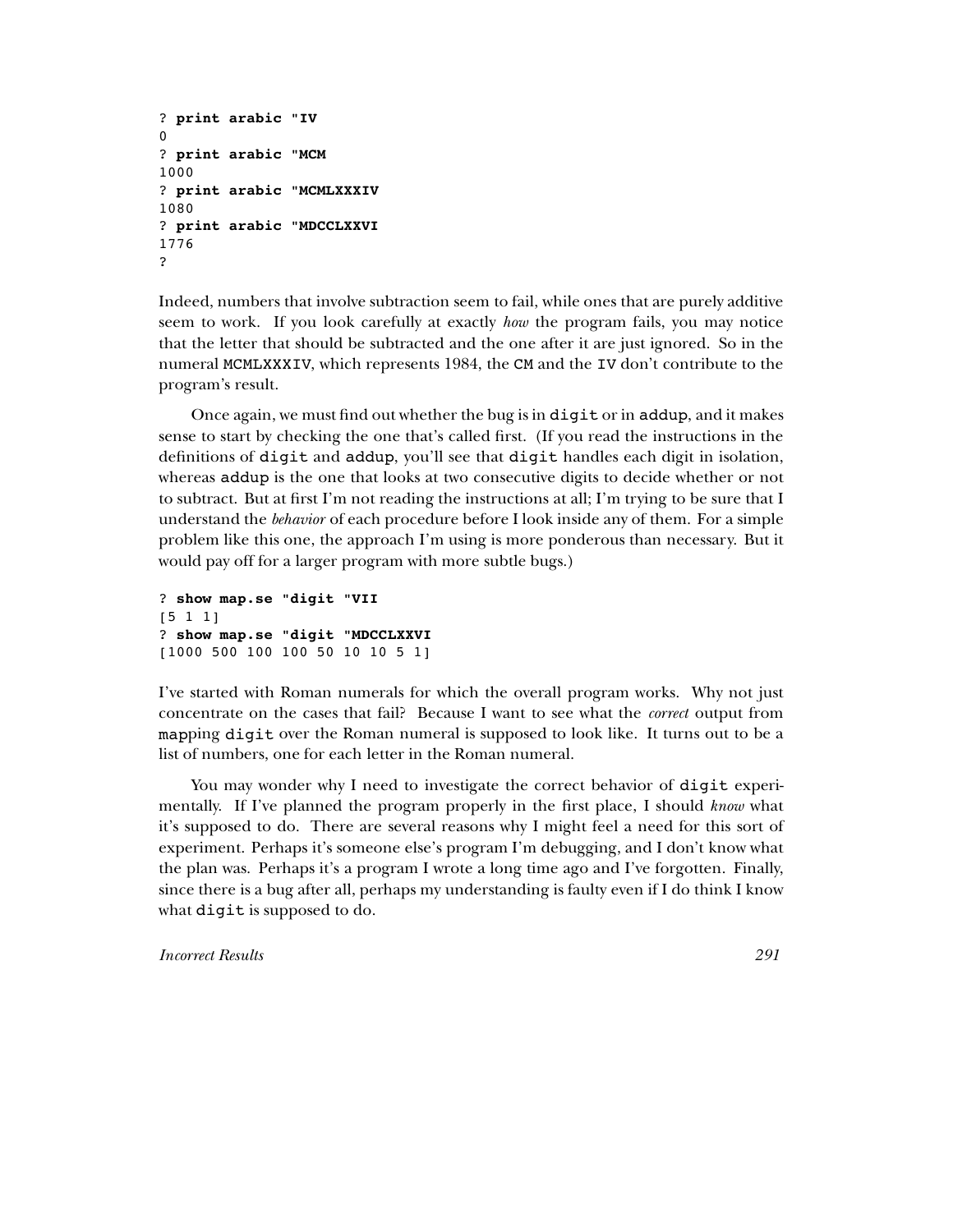Now let's try digit for some of the buggy cases.

```
show map.se "digit "IV
?
show map.se "digit "MCMLXXXIV
?
[1 5]
[1000 100 1000 50 10 10 10 1 5]
?
```
Digit still does the right thing: It outputs the number corresponding to each letter. The problem must be in addup.

Now it's time to take a look at addup. There are four instructions in its definition. subtraction is needed. That's a clue that it will be one of the  $\mathtt{if}$  instructions, although instructions that aren't explicitly conditional can, in fact, depend on earlier if tests. carried out only if none of the earlier instructions results in an  $output$  being evaluated.) Which is at fault? It must be one that comes into play only for the cases in which (In this procedure, for example, the last instruction doesn't look conditional. But it is

Rather than read every word of every line carefully, we should start by knowing the purpose of each instruction. The first one is an end test, detecting an empty numeral. The second is also an end test, detecting a single-digit numeral. (Why are two end tests necessary? How would the program fail if each one were eliminated?) The third instruction deals with the subtraction case, and the fourth with the addition case. The bug, then, is probably in the third instruction. Here it is again:

```
if (first :list) < (first bf :list) ~
  [output sum ((first bl :list)-(first :list)) addup bf bf :list]
```
At this point a careful reading of the instruction will probably make the error obvious. If not, look at each of the expressions used within the instruction, like

```
first :list
bf bf :list
and
```
What number or list does each of them represent?

writing **roman**, an operation to translate in the opposite direction, from Arabic to Roman numerals. The rules are that I can be subtracted from V or X; X can be subtracted from (If you'd like to take time out for a short programming project now, you might try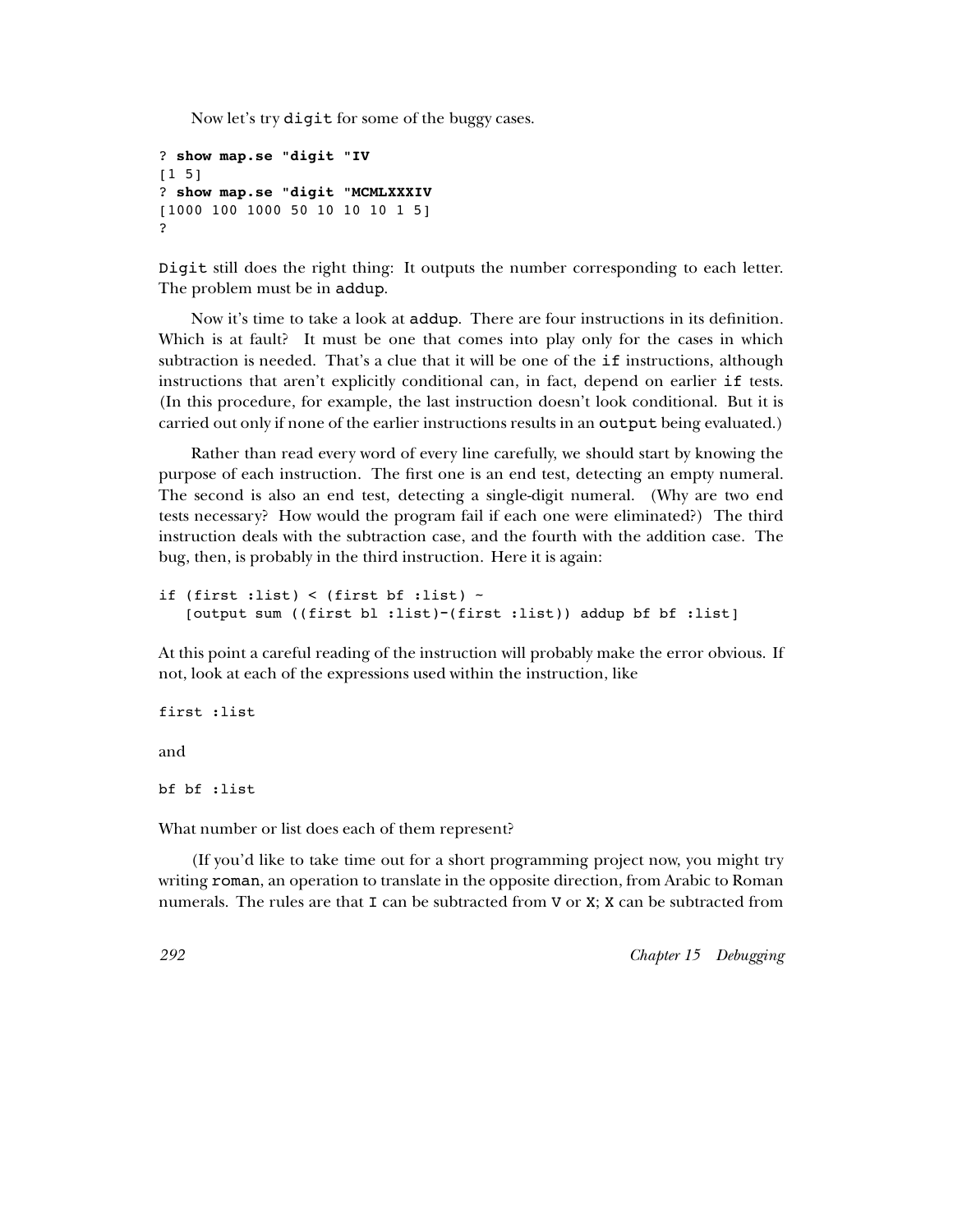$\tt L$  or C; and C can be subtracted from D or M. You should never need to repeat any symbol more than three times. For example, you should use IV rather than IIII.)

## **Tracing and Stepping**

In Chapter 9 we used the techniques of *tracing* and *stepping* to help you understand how recursive procedures work. The same techniques can be very valuable in debugging. Tracing a procedure means making it print an indication of when it starts and stops. Stepping a procedure means making it print each of its instructions and waiting for you to type something before evaluating the instruction.

Berkeley Logo provides primitive commands trace and step that automatically trace or step procedures for you. Trace and step take one input, which can be either a be a list of words, each of which is the name of a procedure. The effect of trace is to its inputs when it is invoked. The effect of  $\mathtt{step}$  is to modify the named procedure(s) so word or a list. If the input is a word, it must be the name of a procedure. If a list, it must modify the procedure or procedures named in the input to identify the procedure and that each instruction is printed before being evaluated.

Tracing a procedure is particularly useful in the annoying situation in which a program just sits there forever, never stopping, but never printing anything either. This usually means that there is an error in a recursive procedure, which invokes itself repeatedly with no stop rule or with an ineffective one. If you trace recursive procedures, you can find out how you got into that situation.

## **Pausing**

When a program fails, either with an error message or by printing the wrong result, it can be helpful to examine the values of the variables used within the program. Of course, you understand by now that "the variables used within the program" may be a complicated idea; if there are recursive procedures with local variables, there may be several variables with the same name, one for each invocation of a procedure.

printing their values or all at once with the pons command. (Pons stands for Print Once a program is finished running, the local variables created by the procedures within the program no longer exist. You can examine global variables individually by Out NameS; it takes no inputs and prints the names and values of all current variables.) But it's too late to examine local variables after a program stops.

*Pausing 293*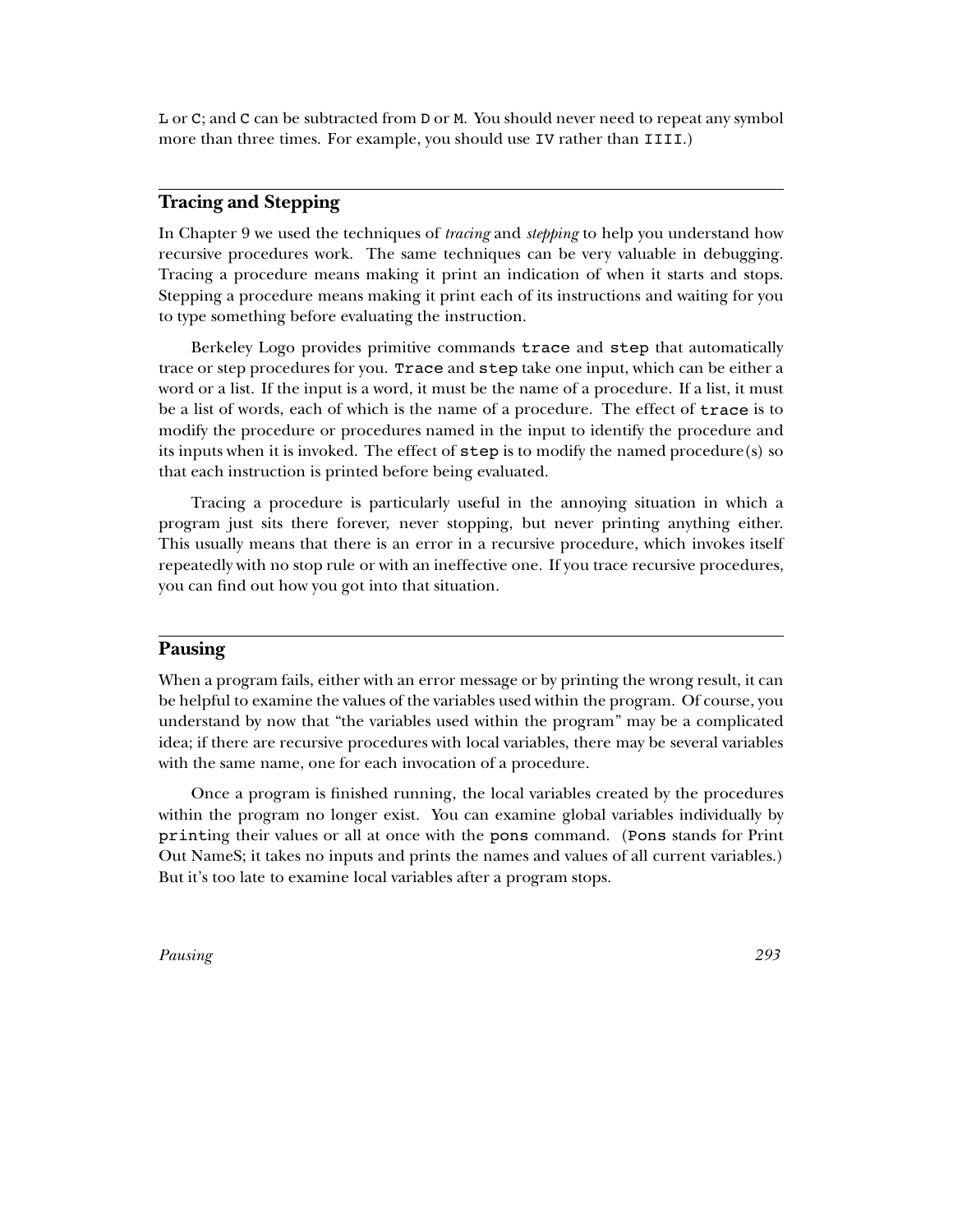procedure is *still active;* its local variables still exist. (Any superprocedures of the paused To get around this problem, Berkeley Logo provides a pause command. This appears. (Like  $\mathsf{stop}$  and  $\mathsf{output},$   $\mathsf{pause}$  is meaningless at top level.) Logo prints a command takes no inputs. Its effect is to stop, temporarily, the procedure in which it question mark prompt (along with the name of the paused procedure to remind you that it's paused), and you can enter instructions to be evaluated as usual. But the paused procedure, naturally, are also still active.) The instructions you type while the procedure is paused can make use of local variables, just as if the instructions appeared within the procedure definition.

The main use of  ${\tt pause}$  is for debugging. If your program dies with an error message you don't understand, you can insert a <code>pause</code> command just before the instruction that gets the error. Then you can examine the variables that will be used by that instruction.

Better yet, you can ask Logo to pause *automatically* whenever an error occurs. In fact, creating a variable named  $error (short for error action)$  whose value is an instruction you can ask Logo to carry out any instructions you want, whenever an error occurs, by list. If you want your program to pause at any error, say

#### **make "erract [pause]** ?

erract with the ern (erase name) command: before you run the program. To undo this request, you can erase the variable name

#### **ern "erract** ?

just before the error happens. Logo provides the command  $\texttt{continue}$  (abbreviated  $\texttt{co}$ ) for this purpose. If you type  ${\tt continue}$  with no input, Logo will continue the evaluation Once you've examined the relevant variables, you may want to continue running the program. You'll certainly want to continue if this pause wasn't the one you're waiting for, of the paused procedure where it left off.

It is also possible to use  $\verb|continue|$  with an input, turning the  $\verb|pause|$  command into an operation by providing a value for it to output. Whether or not that's appropriate depends on which error message you get. If the message complains about a missing value, you may be able to provide one to allow the program to continue:

to demo.error print first :nonesuch end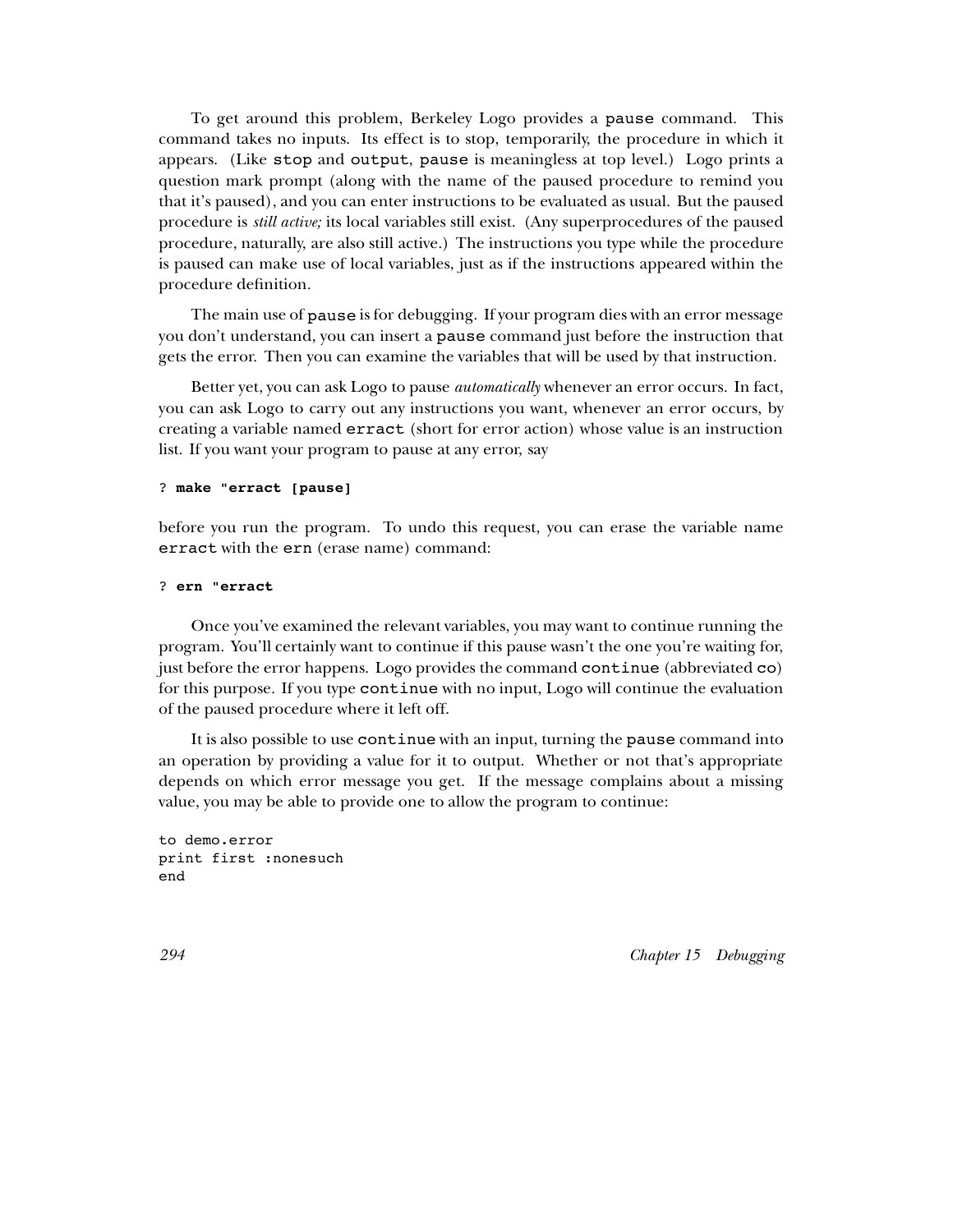```
make "erract [pause]
?
demo.error
?
continue "hello
demo.error?
nonesuch has no value in demo.error
[print first :nonesuch]
Pausing...
h
```
because the procedure is still active. If you don't want to continue it, you should  ${\tt stop}$  it instead, to get back to the "real" top level with no procedures active. (Instead of  $\mathop{\mathtt{stop}}\nolimits,$  a If, after examining variables, you figure out the reason for the bug, you may not want to bother continuing the buggy procedure. Instead you'll want to forget about it, edit the definition to fix the bug, and try again. But you shouldn't just forget about it more definitive way to stop all active procedures is with the instruction

```
throw "toplevel
```
For now just think of this as a magic incantation; we'll talk more about throw in the second volume.)

*context* (that is, with the right procedures active and the right local variables available). and over, for example; pausing just about anywhere during that kind of *loop* is likely to Berkeley Logo also has a special character that you can type on the keyboard to cause an immediate pause. The character depends on which computer you're using; see Appendix A. This is not as useful a capability as you might think because it's hard to synchronize your typing with the activity of the program so that it gets paused in the right But it can be useful if you can see that the program is repeating the same activities over give you useful information.

## **Final Words of Wisdom**

You may be feeling a frustrating sense of incompleteness about this chapter. After the chapter on variables, for example, you really knew everything there is to know about variables. (I suppose that's not strictly true, since you hadn't thought about recursion yet, but it's true enough.) But you certainly don't know everything there is to know about debugging. That's because there isn't a complete set of rules that will get you through every situation. You just have to do a lot of programming, meet a lot of bugs, and develop an instinct for them.

As a beginner, you'll probably meet bugs with a different flavor from the ones I've been discussing. You'll put a space after a quotation mark or a colon, before the word

*Final Words of Wisdom 295*